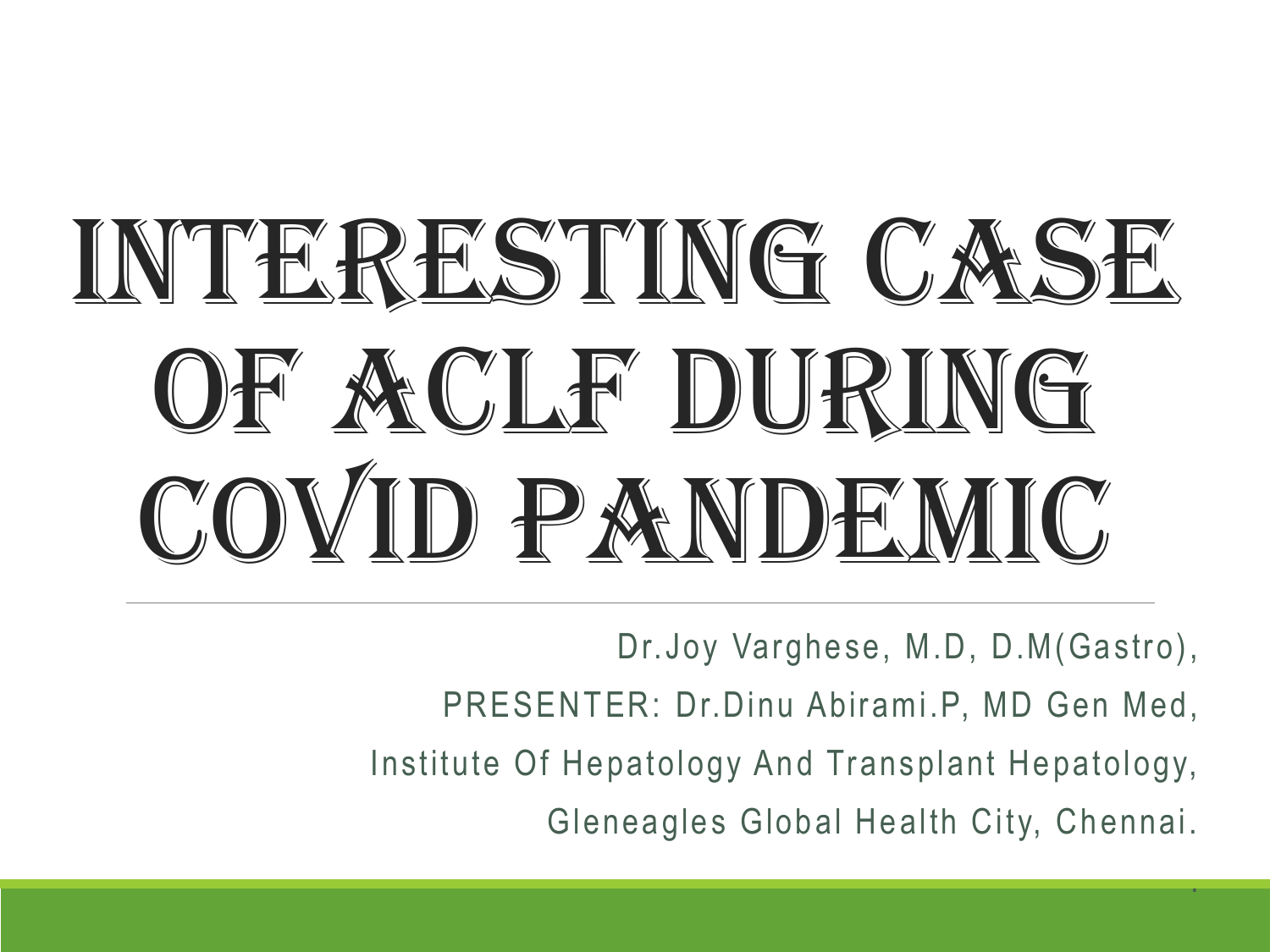### CASE HISTORY

A 50 yr old female, from Vellore, Tamil Nadu, with no known comorbidities , not an alcoholic or smoker, presented with complaints of

- ■Painless, progressive jaundice for one month duration
- $\Box$ h/o easy fatiguability+
- ■H/o fever for three days, two weeks prior to onset of jaundice
- ■Not associated with pruritis/ pale coloured stools
- ❑Not associated with constitutional symptoms like weight loss, loss of appetite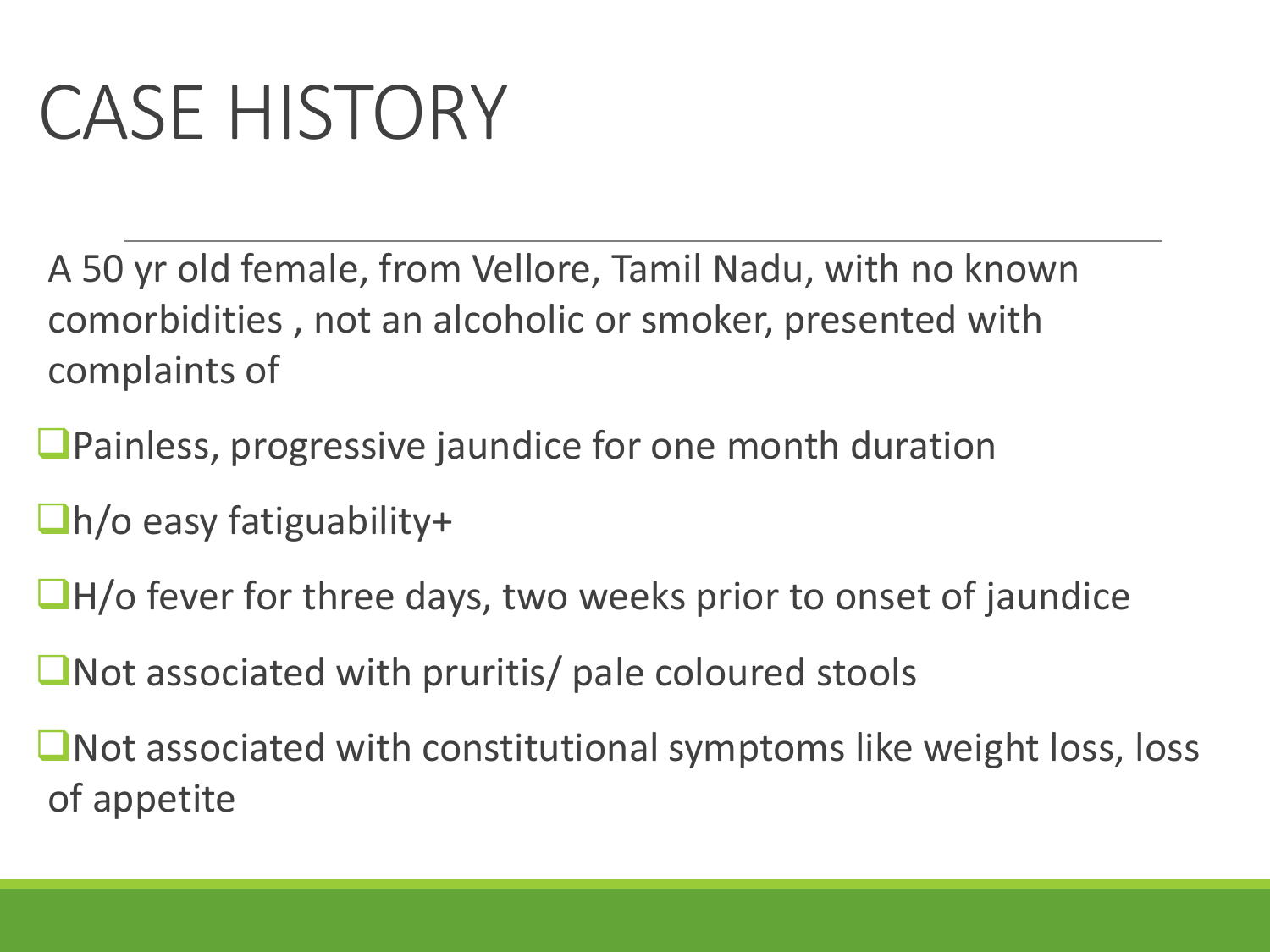#### ❑H/o CAM intake+ for 2 days, 20 days prior to admission

No H/o cough/ reduced urine output

No H/o Abdominal pain / distension

No H/o GI bleed /altered sensorium in past

■H/o Jaundice in childhood at 10 years of age - resolved spontaneously

No H/o Previous blood transfusions /surgeries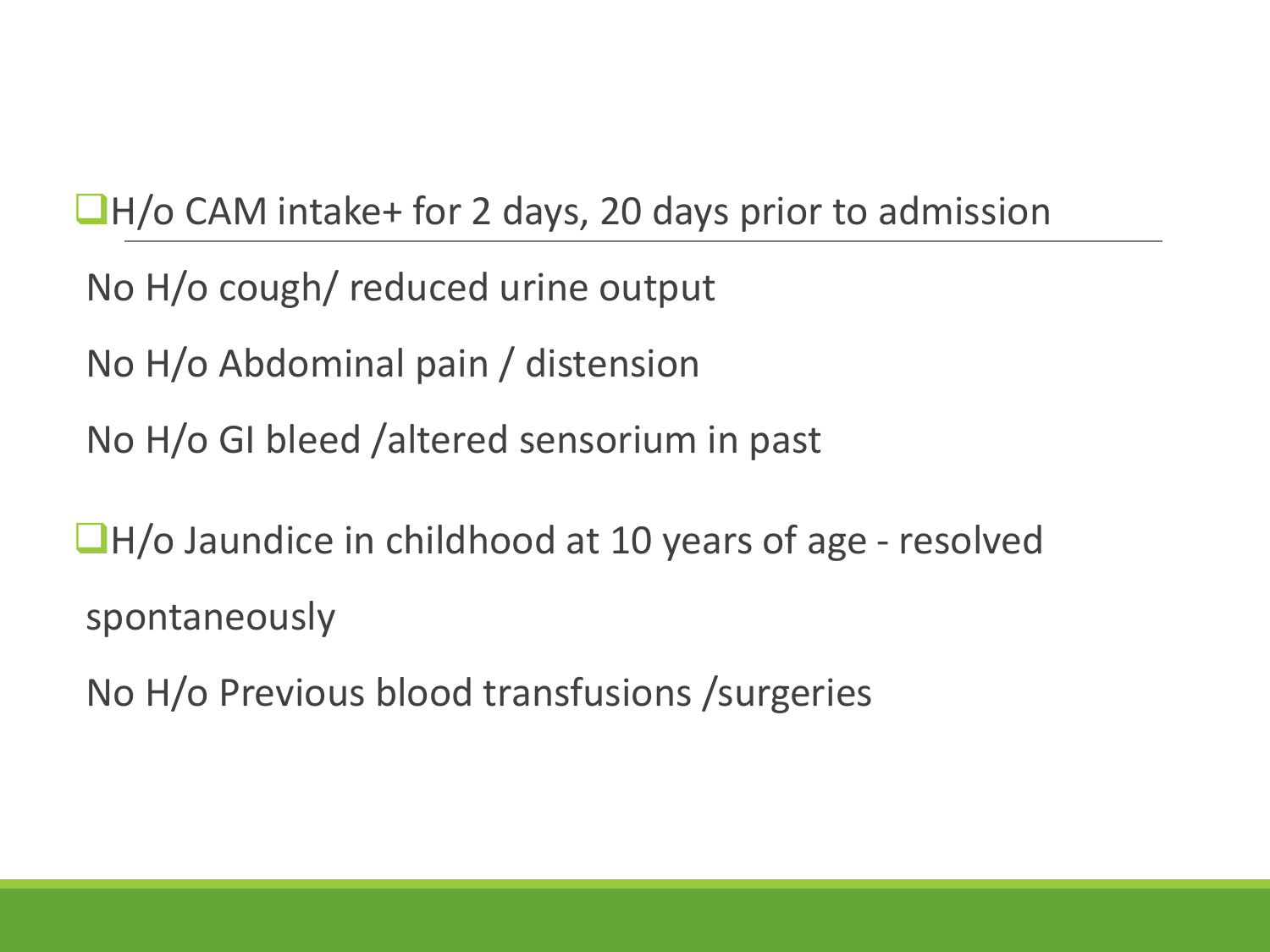### Clinical examination on admission..

•Patient moderately built

- •Conscious , oriented , afebrile
- •No Pallor, No pedal oedema, no clubbing
- •**Deep icterus involving upto palms and soles**,
- •No significant lymphadenopathy

#### •**No other peripheral signs of chronic liver disease**

- •BP : 110/40 mm Hg , PR :86/min
- •Wt : 62kg, BMI- 24.21
- •CVS, RS :NAD
- •P/A : liver just palpable
- •CNS- NFND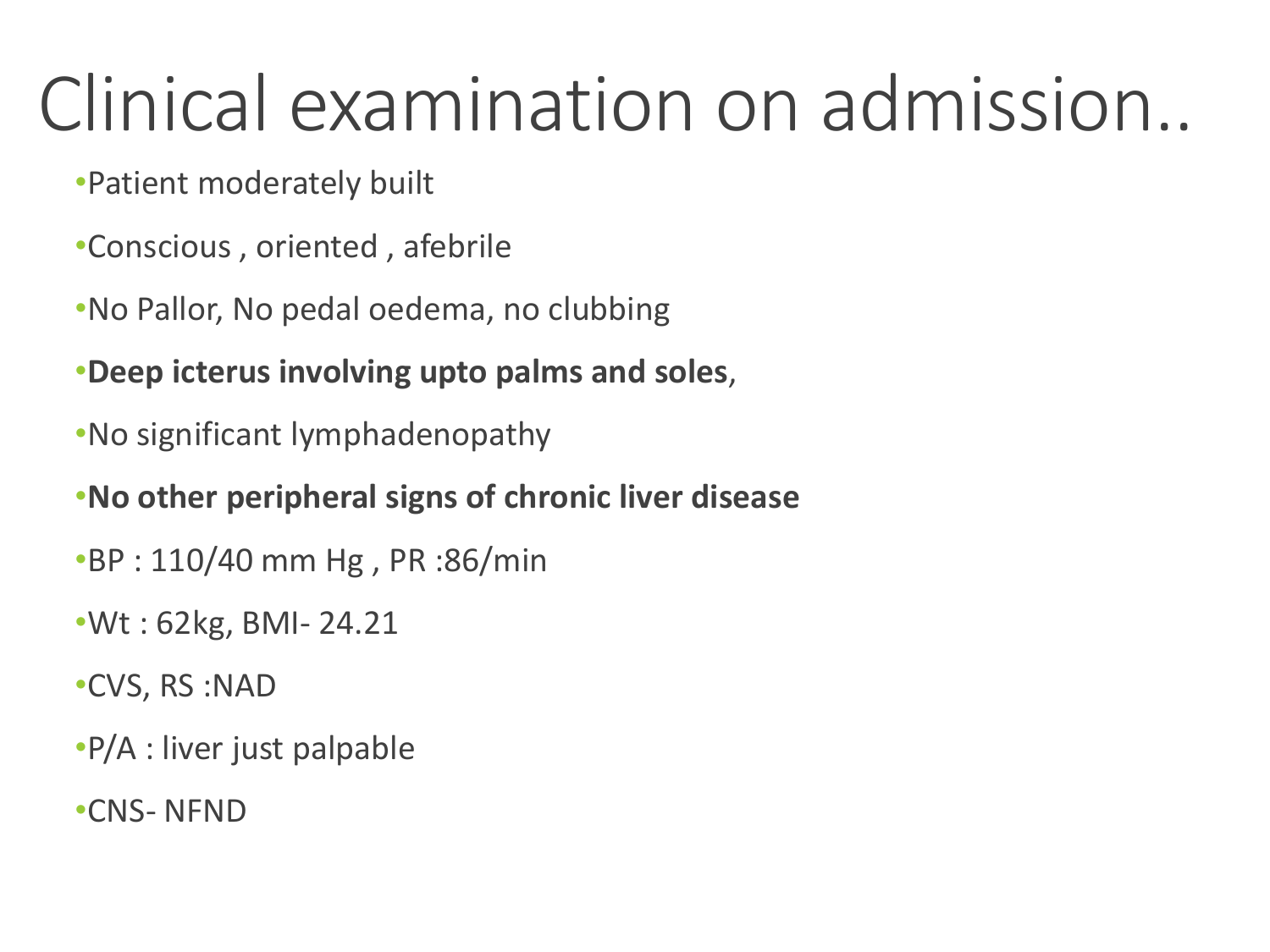#### INITIAL LABS

| Random Blood Sugar | $214 \text{ mg/dL}$ | <b>Total Bili</b> |
|--------------------|---------------------|-------------------|
| <b>B.</b> Urea     | 12 $mg/dL$          | <b>Direct Bil</b> |
| Sr. Creatinine     | $0.7$ mg/dL         | <b>Total Pro</b>  |
| Sr. Sodium         | 136 meg/L           | Albun             |
| Sr. Potassium      | 3.6 meg/L           | Globu             |
| <b>CRP</b>         | 8.5                 | <b>ALF</b>        |
| Hemoglobin         | 10.6 gms%           | <b>ALT</b>        |
| <b>TC</b>          | 10570 cells/cu mm   | AS <sub>1</sub>   |
| Platelet           | 160000 cells/cumm   | GG <sup>-</sup>   |
| <b>ESR</b>         | 60 mm/hr            | <b>INR</b>        |

| <b>Total Bilirubin</b>  | $21.7 \text{ mg/dL}$ |  |  |
|-------------------------|----------------------|--|--|
| <b>Direct Bilirubin</b> | $20.0$ mg/dL         |  |  |
| <b>Total Protein</b>    | $8.1$ gm/dL          |  |  |
| Albumin                 | $2.6$ gm/dL          |  |  |
| Globulin                | 5.5 $gm/dL$          |  |  |
| <b>ALP</b>              | 105 IU/L             |  |  |
| <b>ALT</b>              | <b>162 IU/L</b>      |  |  |
| <b>AST</b>              | <b>245 IU/L</b>      |  |  |
| GGT                     | 37 IU/L              |  |  |
| <b>INR</b>              | 1.47                 |  |  |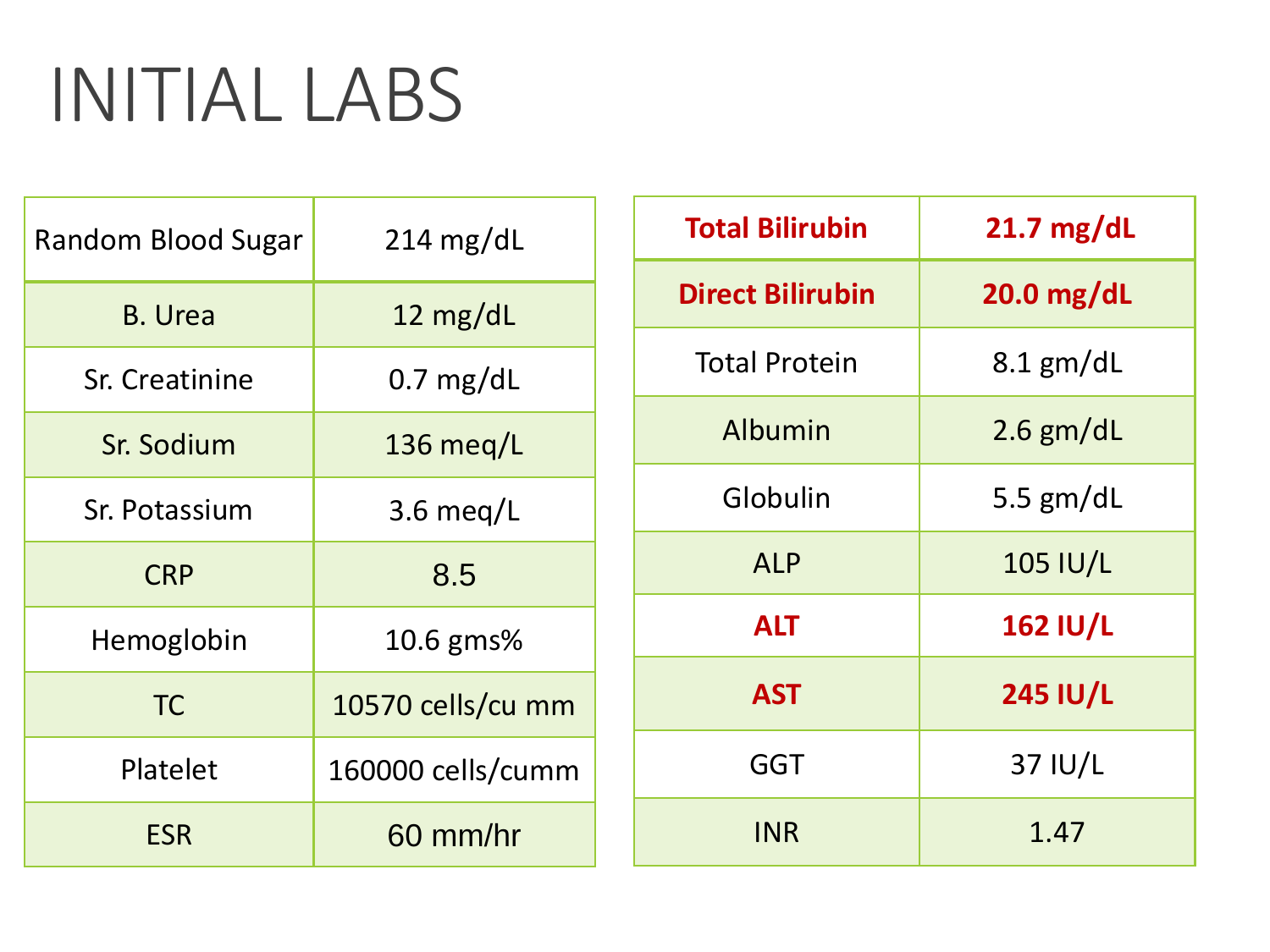#### Further evaluation….

- ❑Viral markers- HBsAg and ANTI HCV negative
- ■ANTI HAV and HEV were negative.
- ❑ANA : 2+ Positive (1 in 320 dilution)
- ❑AMA was negative
- ❑LKM, ASMA- Negative
- ❑Sr. Cerruloplasmin- 10.3 IU/L
- ■24 Hours urinary copper- 29 within normal limits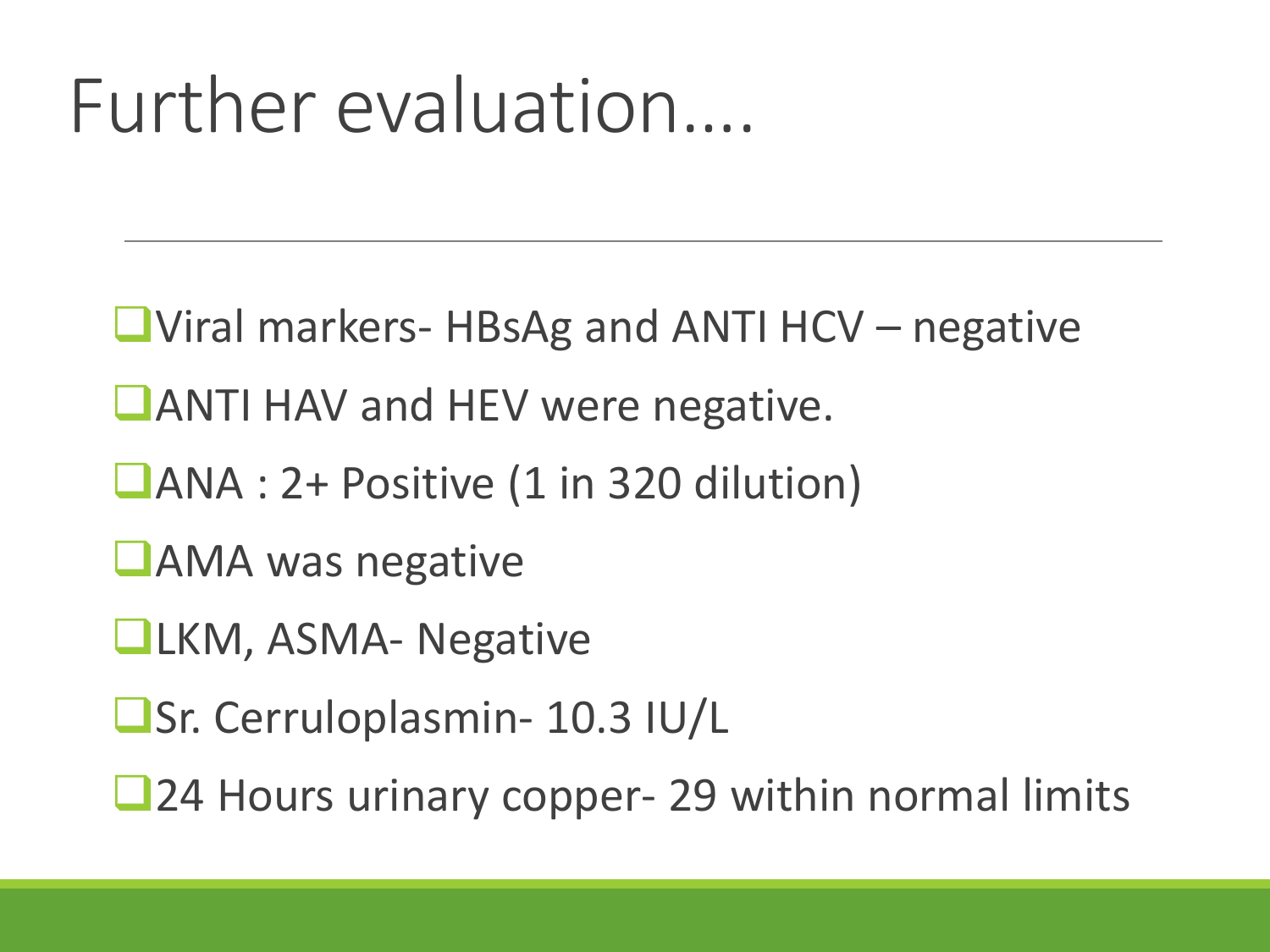CT abdomen showed

Liver- nodular outline with mild heterogenous enhancement.

No e/o any focal lesion.

Portal and hepatic veins- normal.

Hepatic artery- normal.

Spleen- Normal

No free fluid



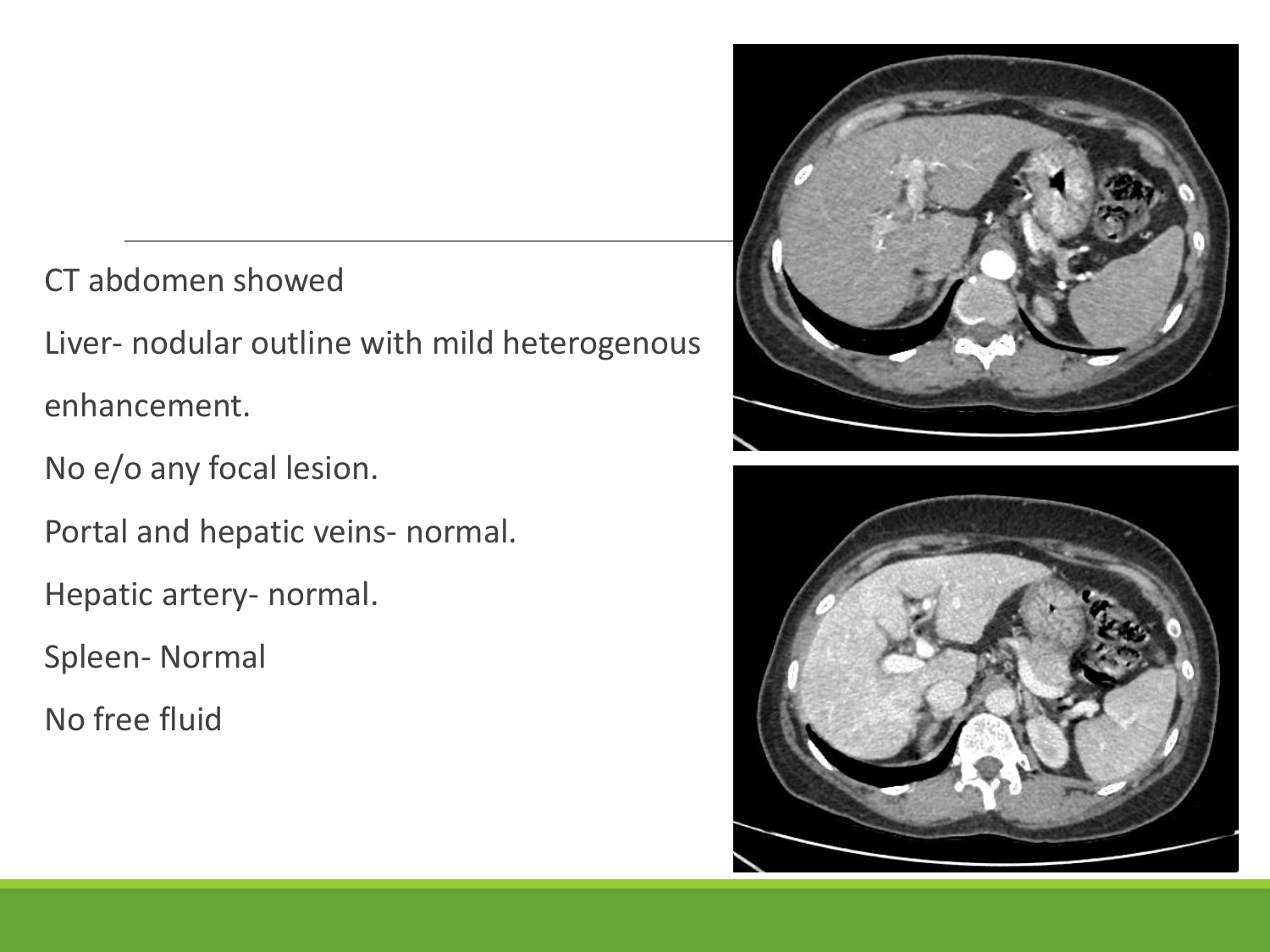#### Treatment

In view of coagulopathy and high bilirubin levels, two cycles of therapeutic plasma exchange was done.

| <b>LAB</b><br><b>PARAMETERS</b> | <b>DAY OF</b><br><b>PRESENTATION</b> | <b>AFTER TWO</b><br><b>CYCLES OF PLEX</b> |
|---------------------------------|--------------------------------------|-------------------------------------------|
| <b>Total Bilirubin</b>          | $21.7 \text{ mg/dL}$                 | 11.9                                      |
| <b>Direct Bilirubin</b>         | $20.0$ mg/dL                         | 10.1                                      |
| <b>INR</b>                      | 3.0                                  | 2.0                                       |

Oral prednisolone at 1mg/kg – 60mg started and planned for slow tapering

Other liver supportive measures continued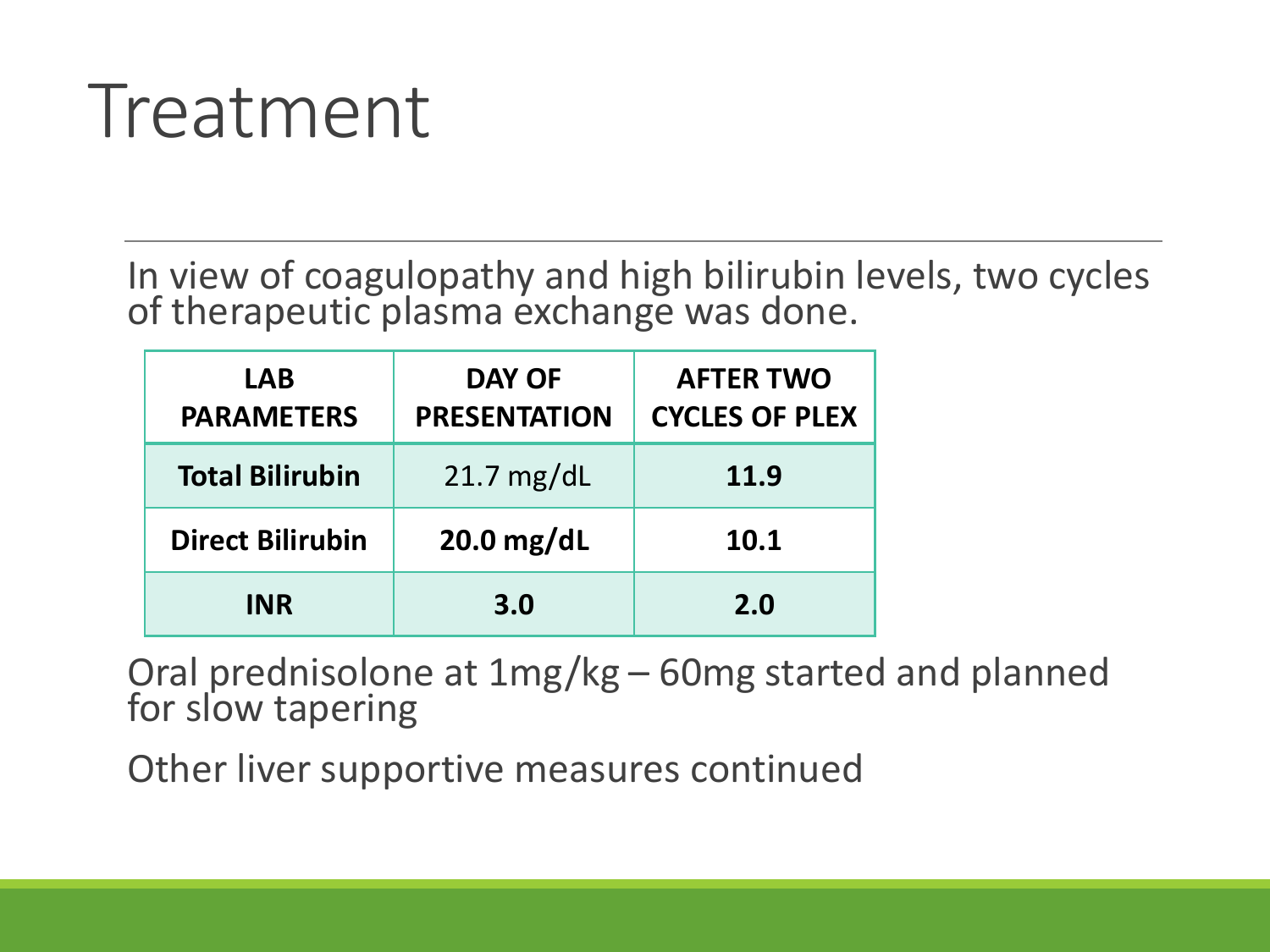#### On followup

| <b>LAB</b><br><b>PARAMETERS</b> | <b>DAY OF</b><br><b>PRESENTATION</b> | <b>DAY 15 AFTER</b><br><b>STEROID</b> | <b>DAY 45 AFTER</b><br><b>STEROID</b> |                                   |
|---------------------------------|--------------------------------------|---------------------------------------|---------------------------------------|-----------------------------------|
| <b>Total Bilirubin</b>          | $21.7$ mg/dL                         | 7.8                                   | 2.5                                   |                                   |
| <b>Direct Bilirubin</b>         | $20.0$ mg/dL                         | 6.5                                   | 2.25                                  |                                   |
| <b>Total Protein</b>            | $8.1$ gm/dL                          | 6.1                                   | 6.2                                   | <b>Maintainence</b>               |
| Albumin                         | $2.6$ gm/dL                          | 2.8                                   | 2.8                                   | dose Oral                         |
| Globulin                        | 5.5 gm/dL                            | 3.3                                   | 3.4                                   | prednisolone                      |
| <b>ALP</b>                      | 105 IU/L                             | 115                                   | 107                                   | 10 <sub>mg</sub> was<br>continued |
| <b>ALT</b>                      | <b>162 IU/L</b>                      | 49                                    | 29                                    |                                   |
| <b>AST</b>                      | 245 IU/L                             | 76                                    | 27                                    |                                   |
| <b>GGT</b>                      | 37 IU/L                              | 81                                    | 35                                    |                                   |
| <b>INR</b>                      | 3.0                                  | 1.9                                   | 1.37                                  |                                   |
| Hemoglobin                      | 10.6                                 | 10.7                                  | 10.9                                  |                                   |
| Platelet                        | 160000                               | 129000                                | 115000                                |                                   |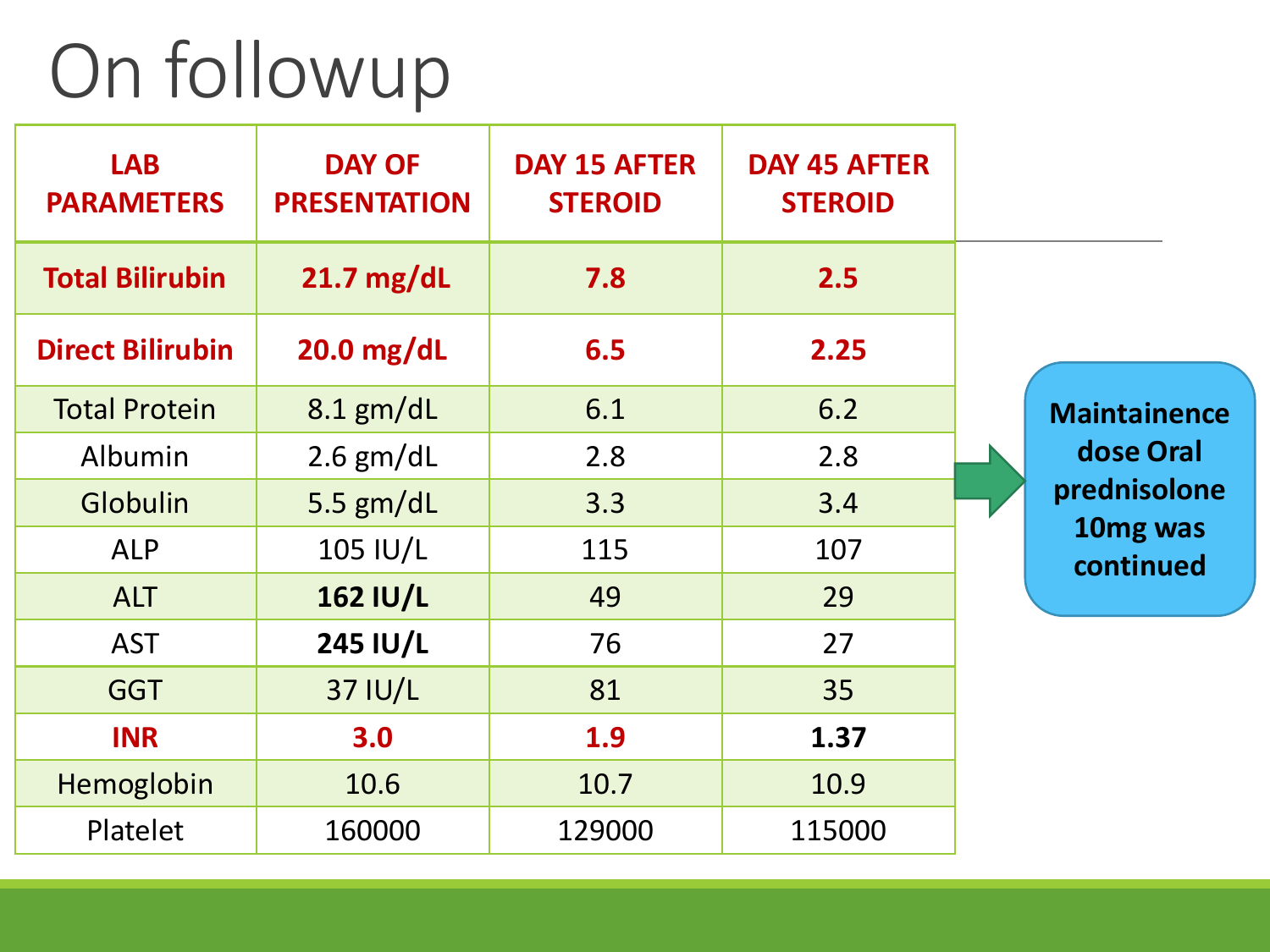#### 3 weeks later….

She presented with worsening of symptoms :

- ❖Bilateral leg swelling for one week
- ❖Progressive jaundice over three weeks
- *◆*H/o fever for one day duration
- ❖H/o fatigue+
- ❖No c/o pruritis/ pale coloured stools
- No c/o bleeding manifestations ◆
- ❖No c/o dysuria/ hematuria/ oliguria
- ❖H/o dry cough+ for one day
- ❖No h/o breathlessness/ chest pain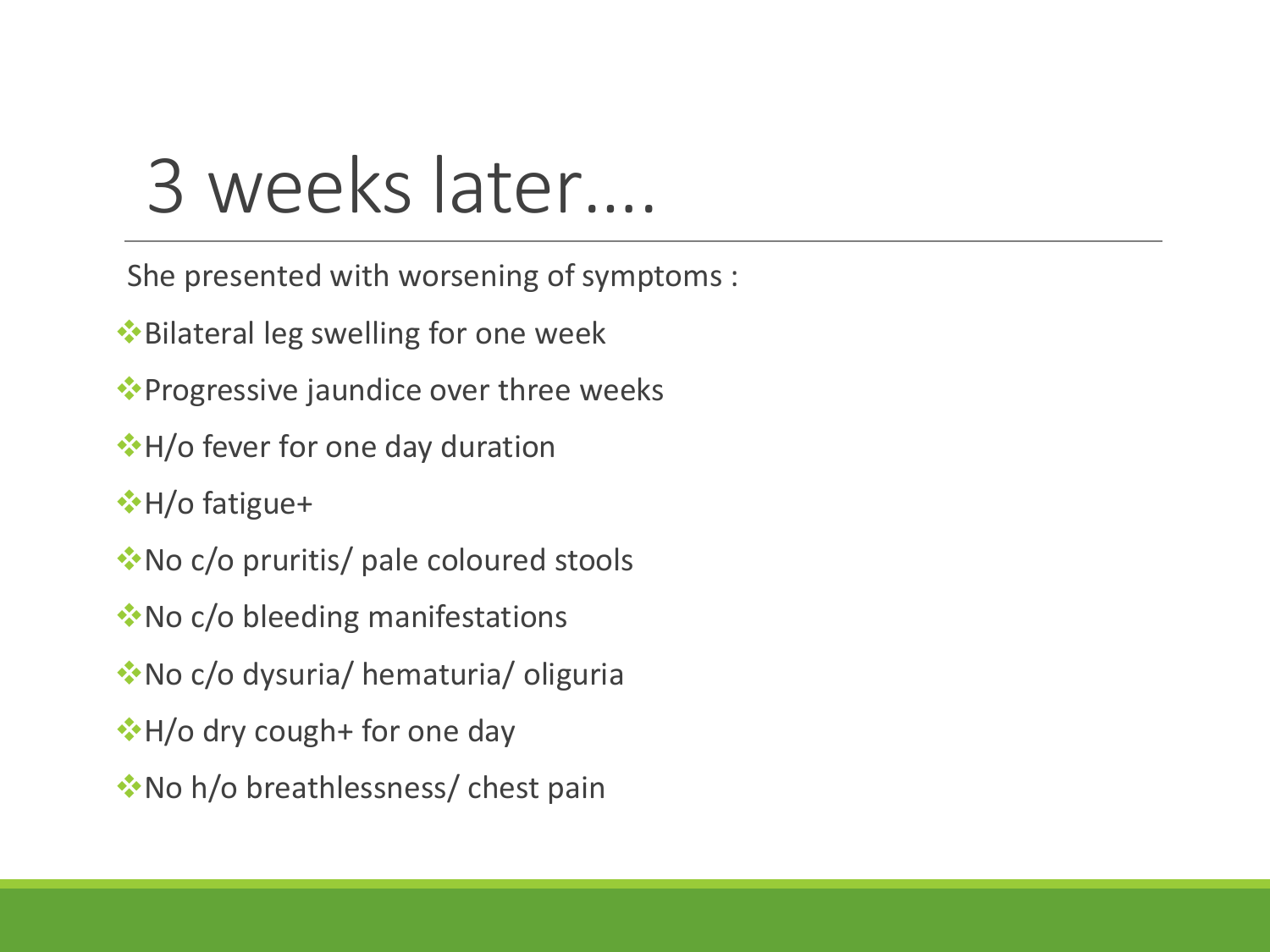| On admission         | <b>LAB</b><br><b>PARAMETERS</b> | <b>PREVIOUS</b><br><b>FOLLOWUP</b> | <b>CURRENT</b><br><b>ADMISSION-3</b><br><b>WEEKS LATER</b> |  |
|----------------------|---------------------------------|------------------------------------|------------------------------------------------------------|--|
|                      | <b>Total Bilirubin</b>          | 2.5                                | 16.4                                                       |  |
| Conscious, oriented  | <b>Direct Bilirubin</b>         | 2.25                               | 13.53                                                      |  |
|                      | <b>Total Protein</b>            | 6.2                                | 5.7                                                        |  |
| Febrile, Temp- 101F  | 2.8<br>Albumin                  |                                    | 2.6                                                        |  |
| Deeply icteric       | Globulin                        | 3.4                                | 3.1                                                        |  |
| B/I pedal edema+     | <b>ALP</b>                      | 107                                | 70                                                         |  |
| Abdomen-distension+, | <b>ALT</b>                      | 29                                 | 42                                                         |  |
|                      | <b>AST</b>                      | 27                                 | 64                                                         |  |
| shifting dullness+   | <b>GGT</b>                      | 35                                 | 31                                                         |  |
| BP: 80/40 mm Hg      | <b>INR</b>                      | 1.37                               | 2.8                                                        |  |
| PR: 112/min          | Hemoglobin                      | 10.9                               | 8.0                                                        |  |
| SPO2-98% in RA       | Platelet                        | 115000                             | 94000                                                      |  |
|                      | <b>TLC</b>                      | 9780                               | 1482                                                       |  |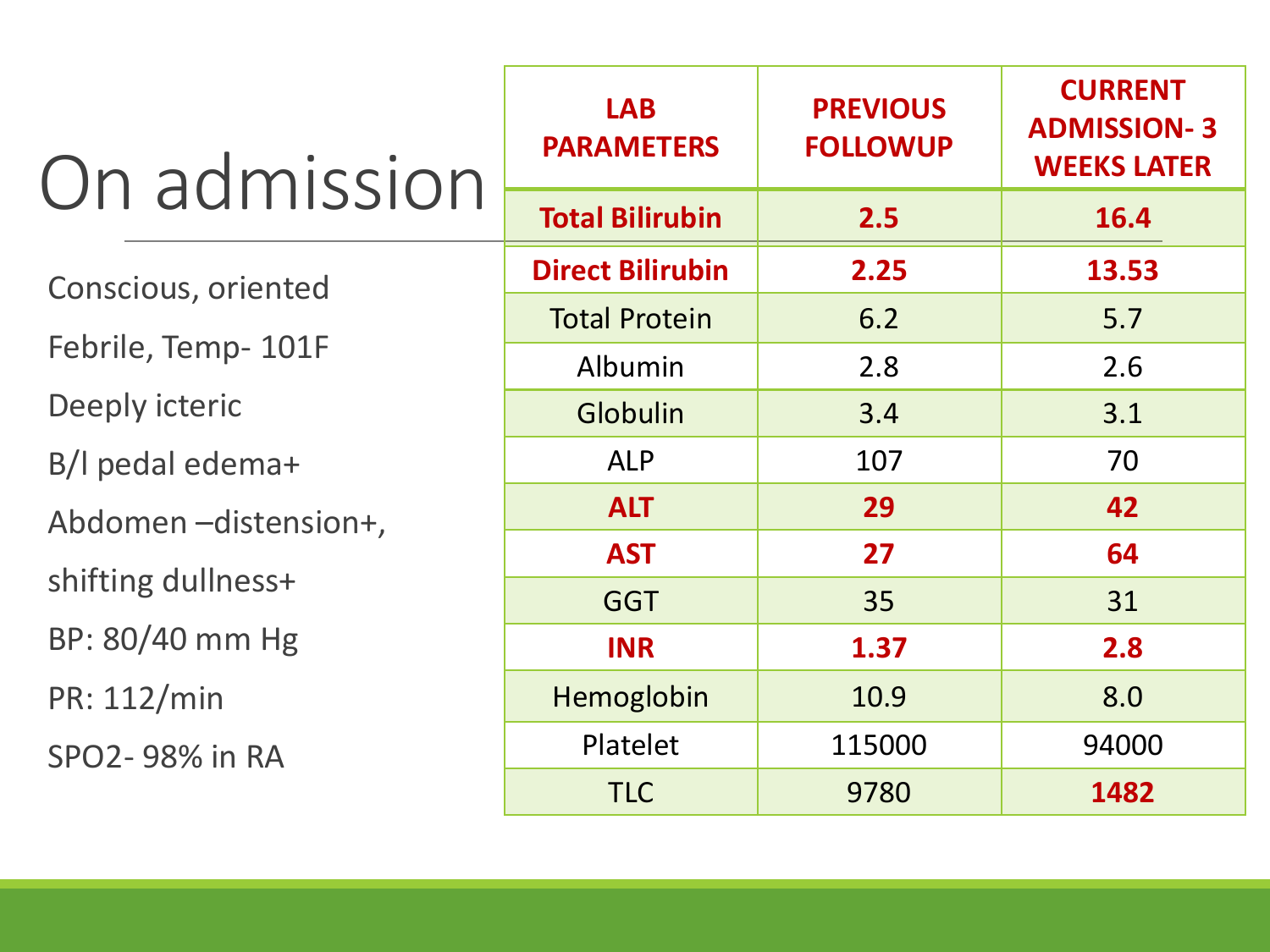### FURTHER MANAGEMENT

Admitted in liver medical ICU

Fluid challenge

Ionotropic support initiated – target MAP

Antibiotics- Piperacillin tazobactum

Fluconazole

Vitamin K

IV Albumin supplementation

Liver supportive measures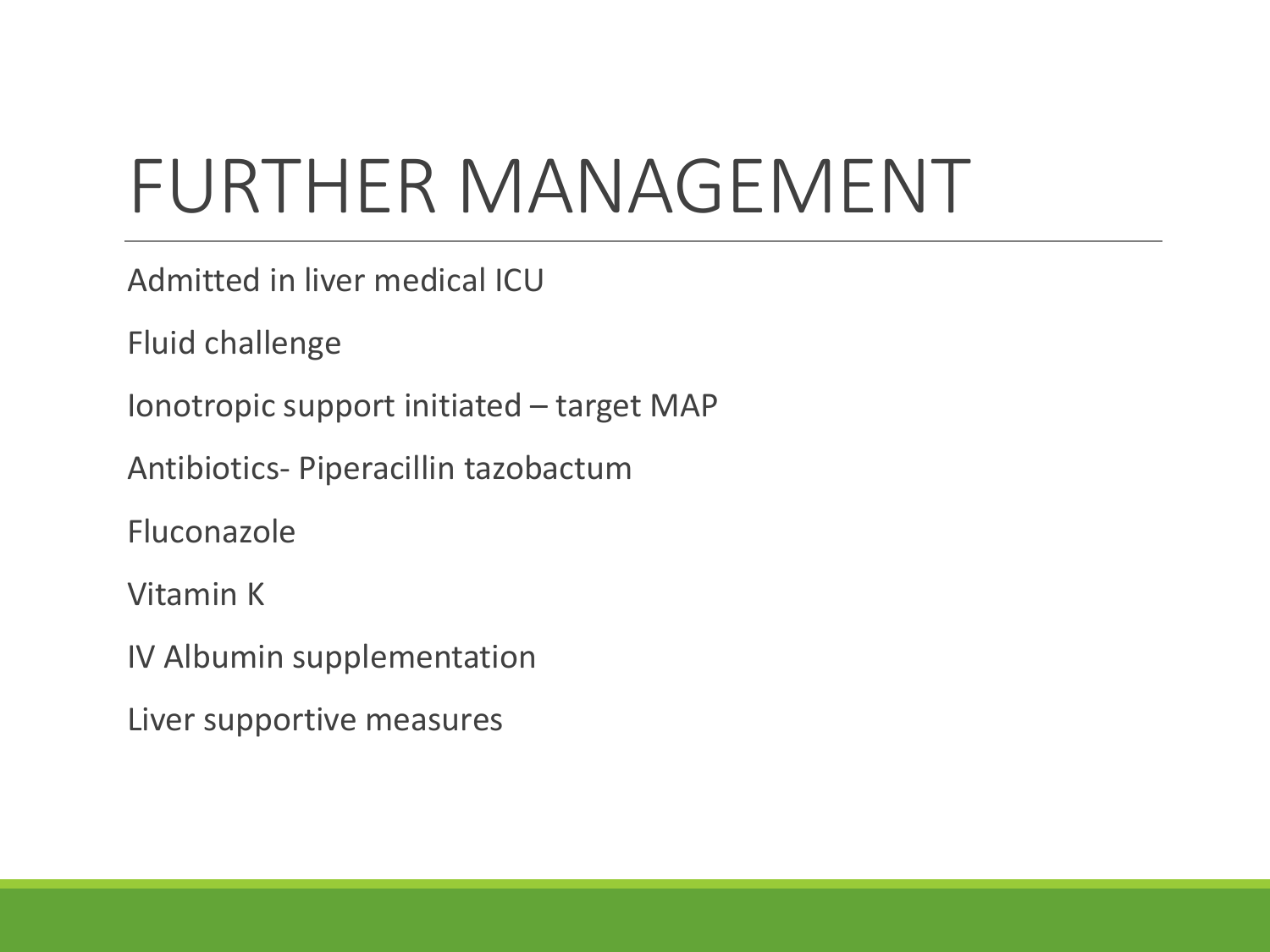### COURSE OF ILLNESS

#### LABS:

- SARS- COV2- TRUENAT RT-PCR: POSITIVE
- Blood culture: GNB- Klebsiella pneumoniae
- Urine culture- Negative
- Procalcitonin- 10.38





Shifted to COVID ICU Antibiotics escalated Ionotropic supports- slowly weaned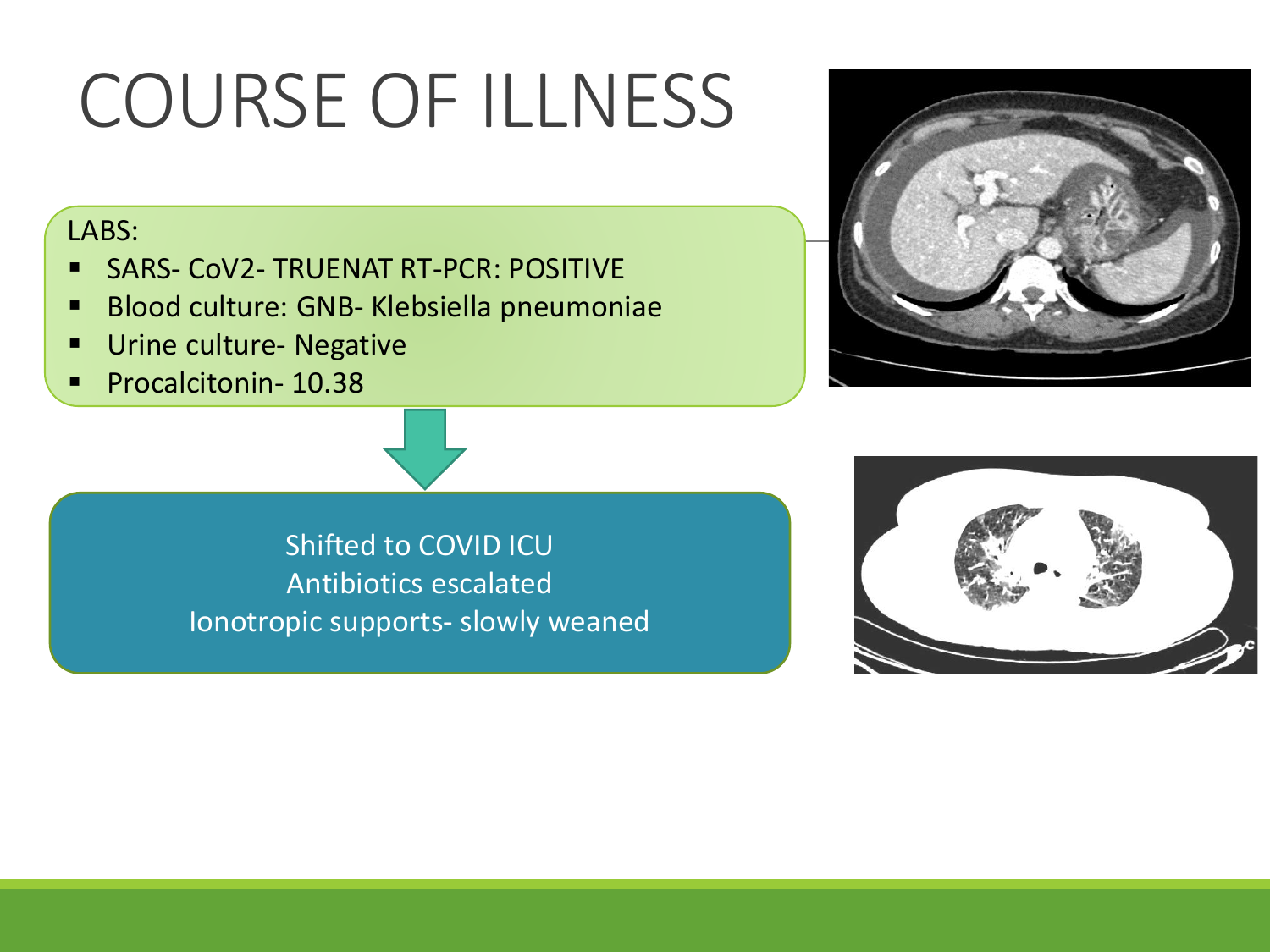#### LAB PARAMETERS

| Lab<br>parameters | Day 0    | Day 1      | Day 4   | Day 7   | <b>Day 10</b> | <b>Day 15</b> |
|-------------------|----------|------------|---------|---------|---------------|---------------|
| T. Bilirubin      | 16.4     | 18.0       | 18.3    | 15.7    | 12.4          | 12.5          |
| <b>INR</b>        | 2.10     | 3.22       | 1.95    | 1.73    | 2.1           | 2.74          |
| Platelet          | 94000    | 83000      | 29400   | 23400   | 50400         | 82400         |
| Sr. Lactate       | 10.2     | 13.6       | 3.3     | 2.6     | 2.5           | 2.6           |
| Sr. Creatinine    | 0.4      | 0.79       | 0.39    | 0.4     | 0.58          | 0.7           |
| Sr. Albumin       | 2.6      | 2.6        | 2.3     | 2.3     | 2.1           | 2.7           |
| <b>AARC SCORE</b> | $9$ (II) | $12$ (III) | 10 (II) | 10 (II) | $9$ (II)      | 11 (III)      |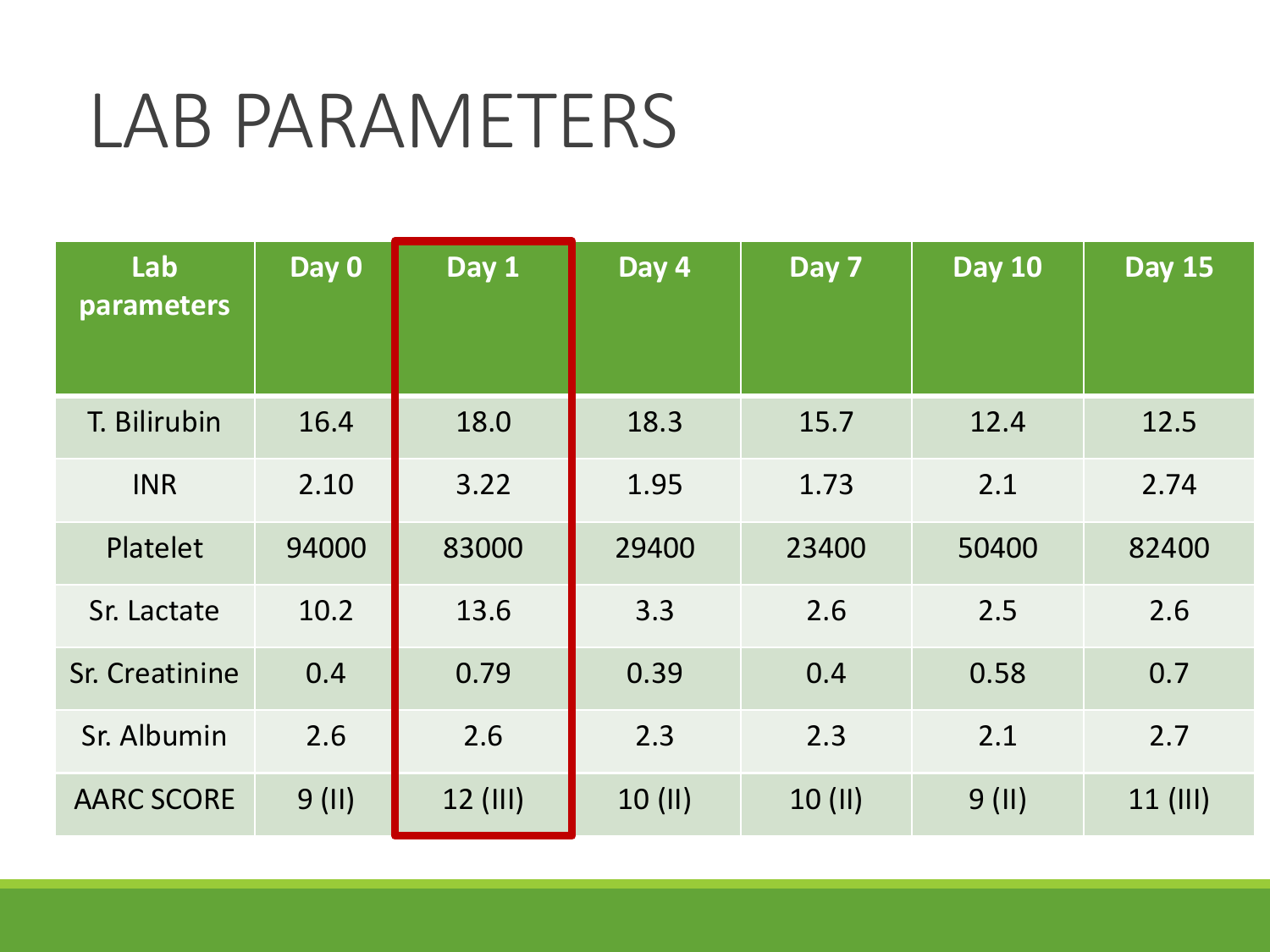#### ORGAN FAILURE

| <b>ORGAN FAILURE</b>      | DAY 0                    | DAY 1   | DAY 4                    | DAY 7                        | <b>DAY 10</b> | <b>Day 15</b> |
|---------------------------|--------------------------|---------|--------------------------|------------------------------|---------------|---------------|
| Circulation               | $+$                      | $+$     | $+$                      | $+$                          | $+$           |               |
| <b>AKI</b>                | $\overline{\phantom{a}}$ | $+$     | $\overline{\phantom{a}}$ | $\qquad \qquad \blacksquare$ |               |               |
| Coagulopathy              | $+$                      | $+$     | $+$                      | $+$                          | $+$           | $+$           |
| Jaundice                  | $+$                      | $+$     | $+$                      | $+$                          | $+$           | $+$           |
| Hepatic<br>Encephalopathy |                          | $+$ (I) | $+$ (I)                  | $+$ (I)                      | $+$ (II)      | $+$ (III)     |
| Respiration               |                          |         | $\ddagger$               | $+$                          | $\ddagger$    | $\ddot{}$     |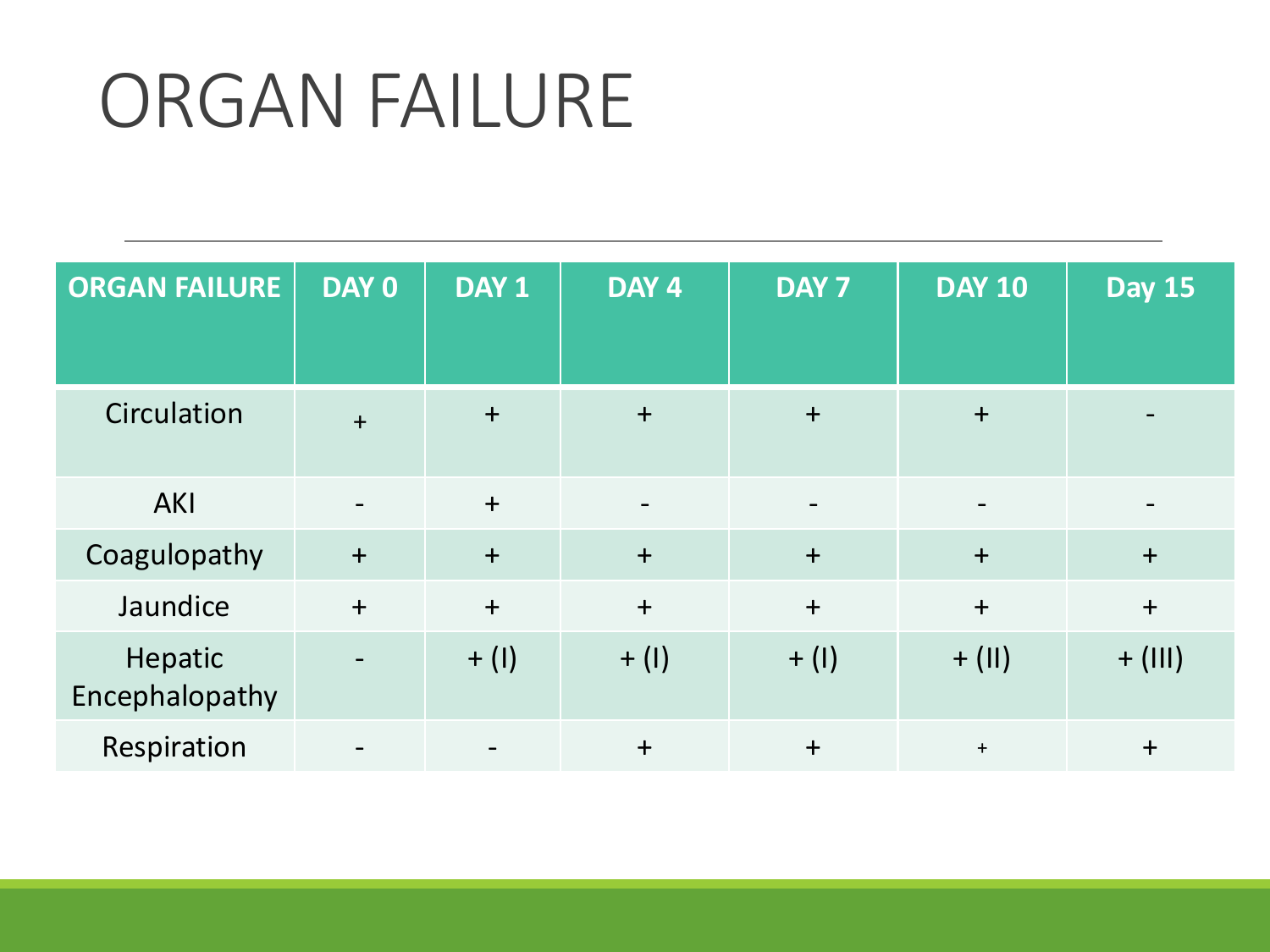#### TIMELINE

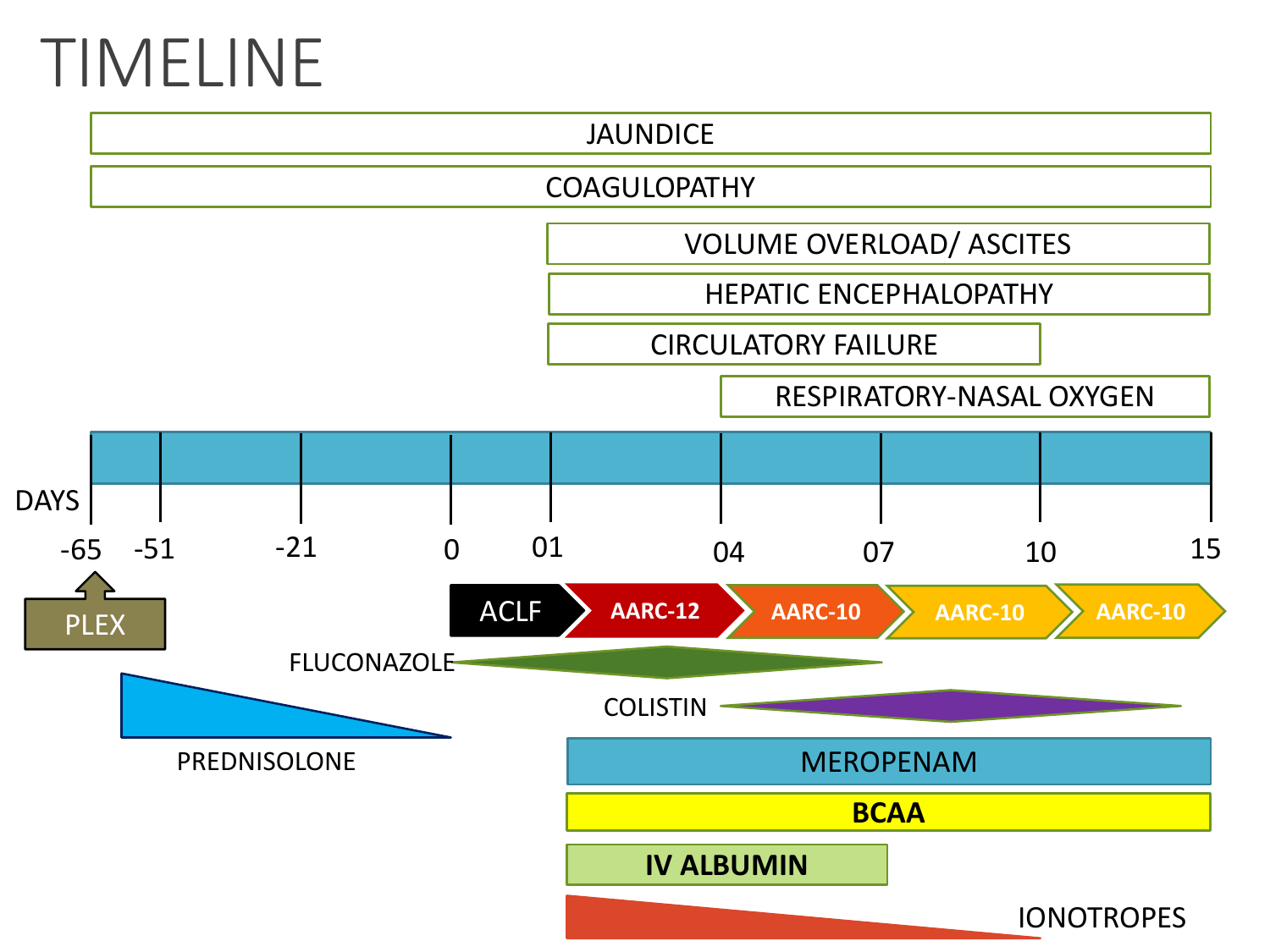#### DIAGNOSIS

ACUTE ON CHRONIC LIVER FAILURE

ACUTE INSULT:

Autoimmune Hepatitis Flare

Viral- Covid

CHRONIC INSULT:

Autoimmune Hepatitis related Chronic Liver Disease

UNDERWENT LIVING DONOR LIVER TRANSPLANT & CURRENTLY ON FOLLOWUP